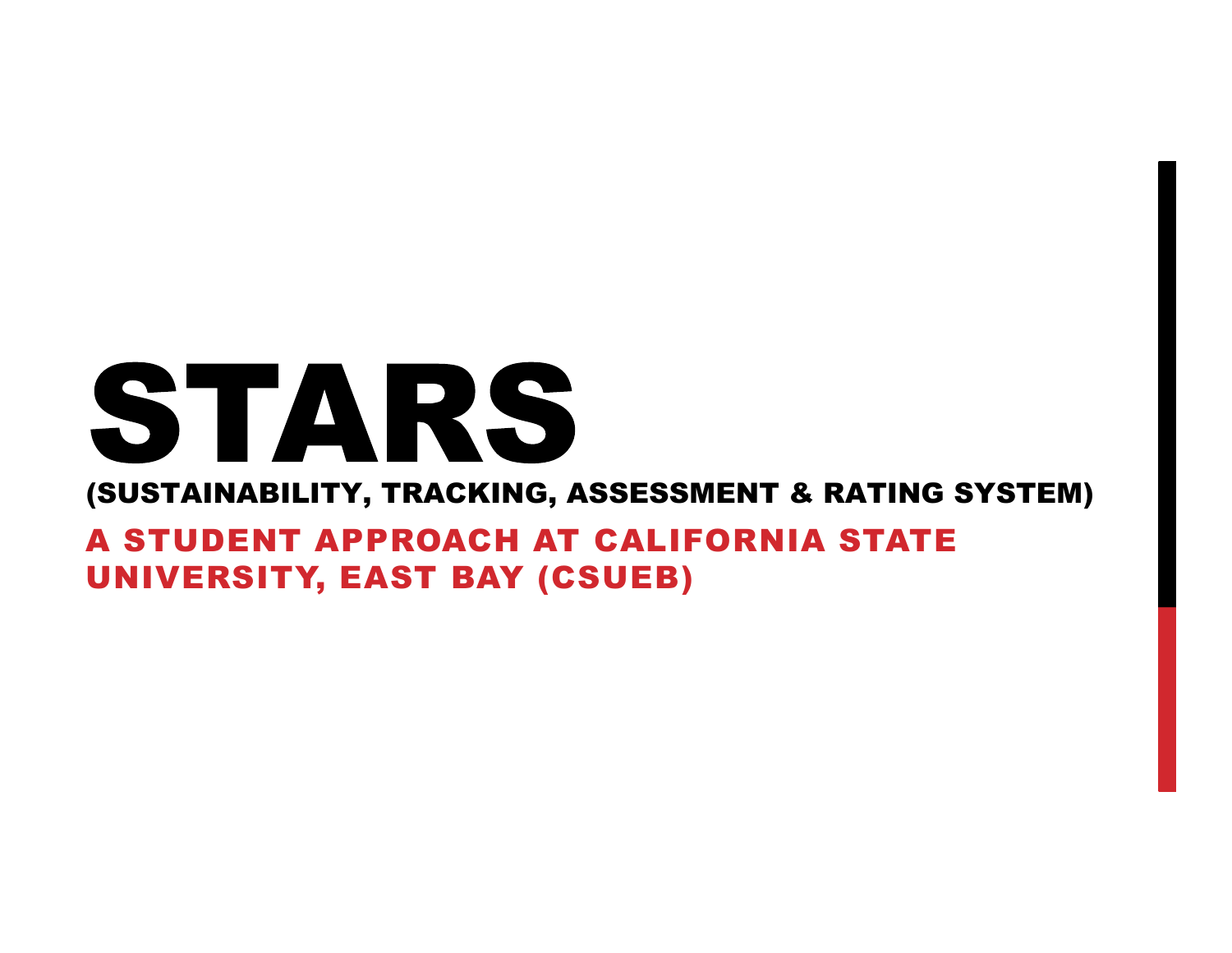### **OVERVIEW**

- Year of Action
- Our STARS Process
- Going Beyond STARS
- Recommendation Report
- Meeting with Stakeholders
- Moving Forward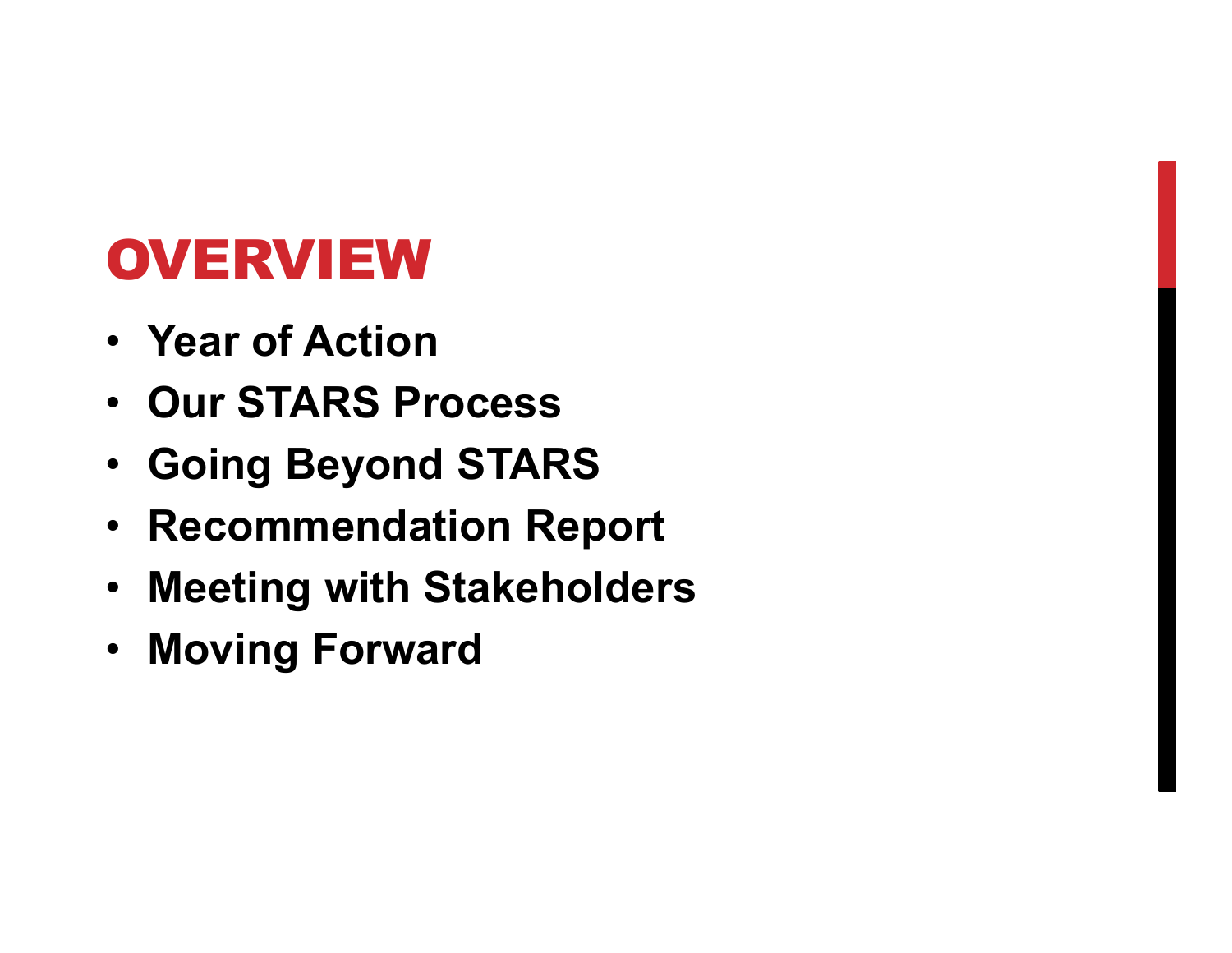### **OBJECTIVE**

We will emphasize how we turned STARS into something tangible, not simply a collection of data but a starting point for improvements and initiatives that will help CSUEB to become a more sustainable campus.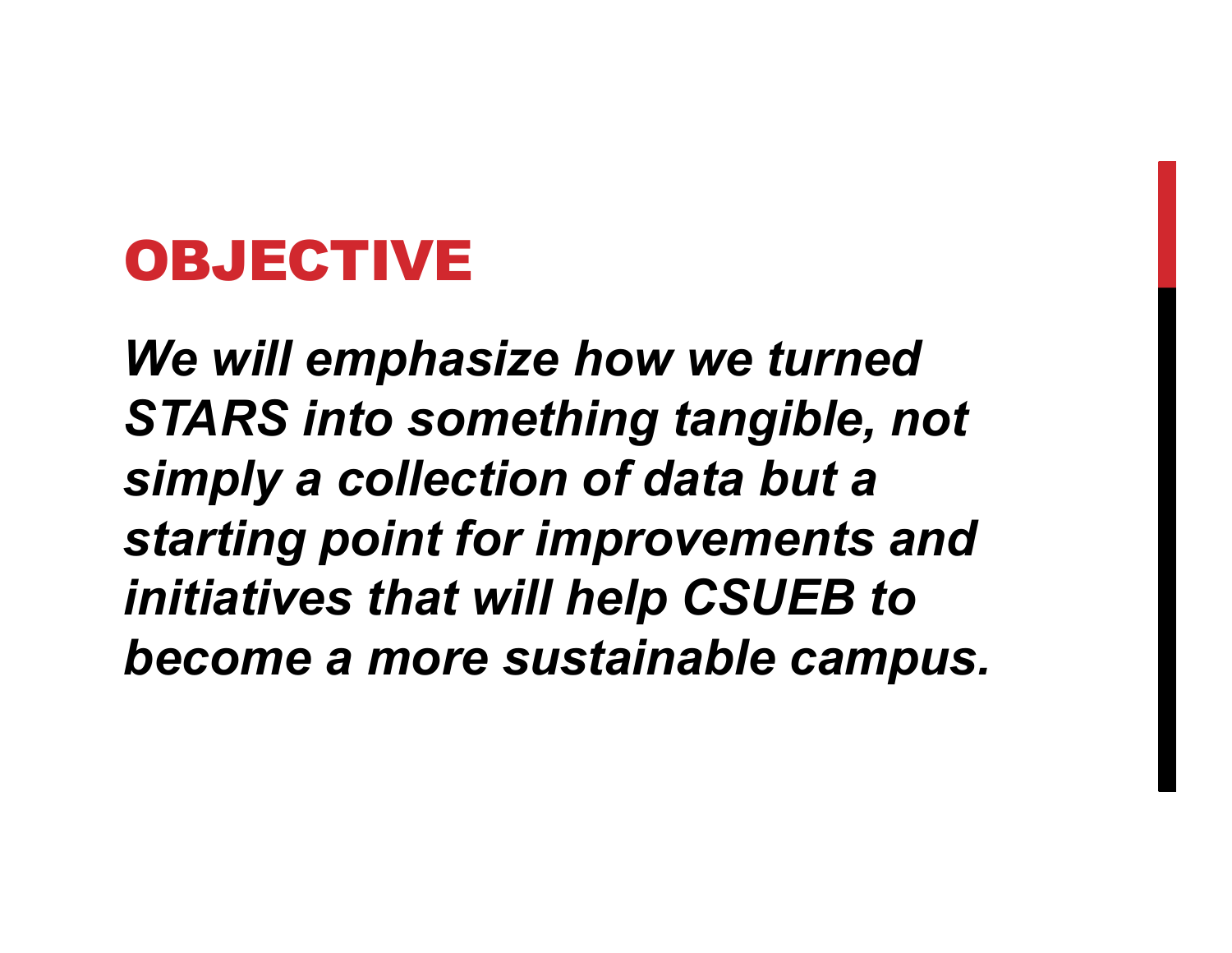## 2015: A YEAR OF ACTION

**015: A YEAR OF ACTION**<br>January: President Leroy Morishita signed<br>the Carbon Commitment the Carbon Commitment

5: A YEAR OF ACTION<br>
Jany: President Leroy Morishita signed<br>
Danuary - March: ENVT 3480 Applied<br>
Field Studies students did GHG research Field Studies students did GHG research

**A YEAR OF ACTION**<br>
President Leroy Morishita signed<br>
Jary - March: ENVT 3480 Applied<br>
Studies students did GHG research<br>
April - June: ENVT 4800 Senior Seminar<br>
students did STARS operations research students did STARS operations research

December: GHG Inventory Report was published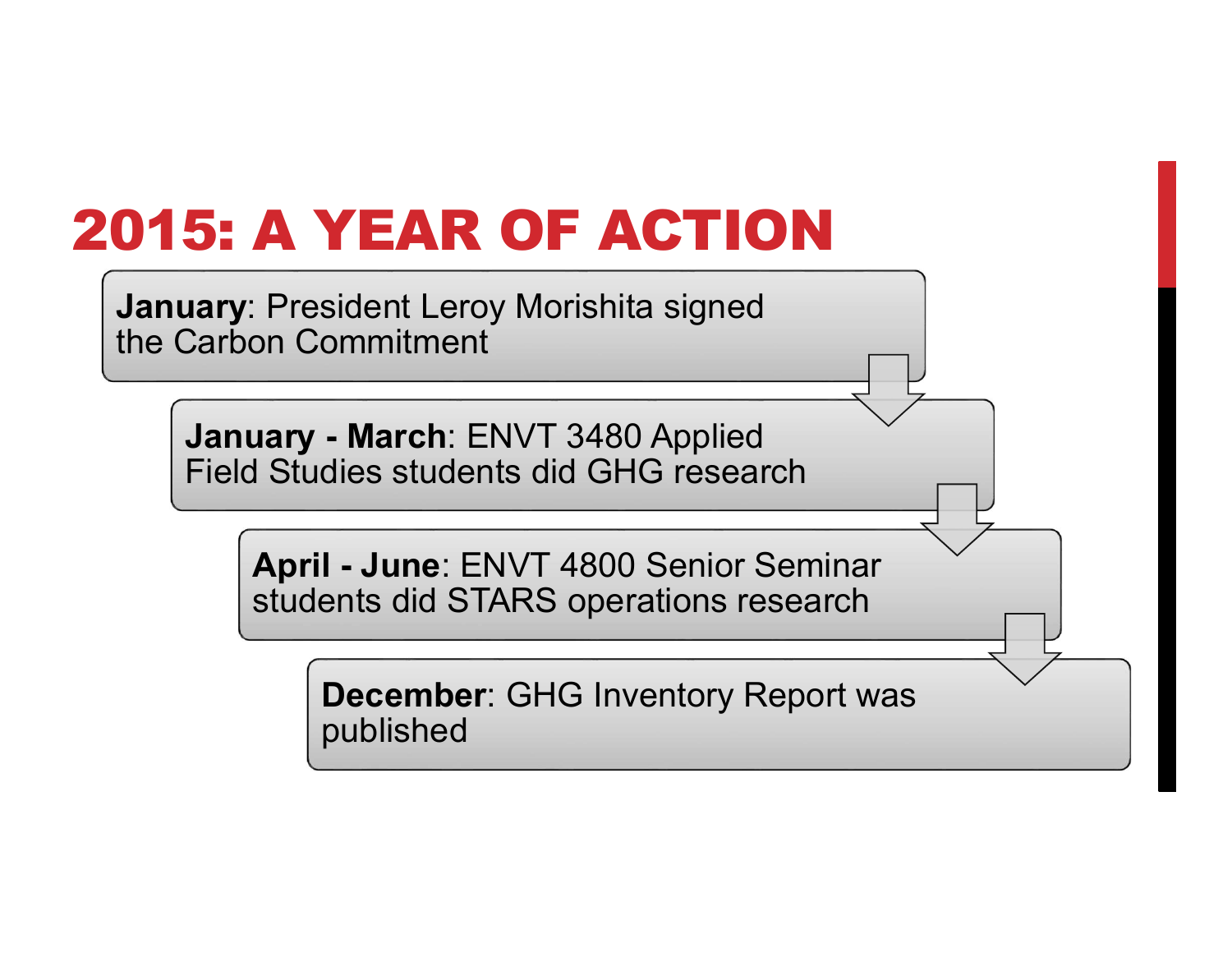# OUR STARS PROCESS

- Familiarized ourselves with STARS
- Divided Credits
- Analyzed previously collected data
- Contacted and met with campus stakeholders
- Completed data collection
- Input data into the STARS online Reporting Tool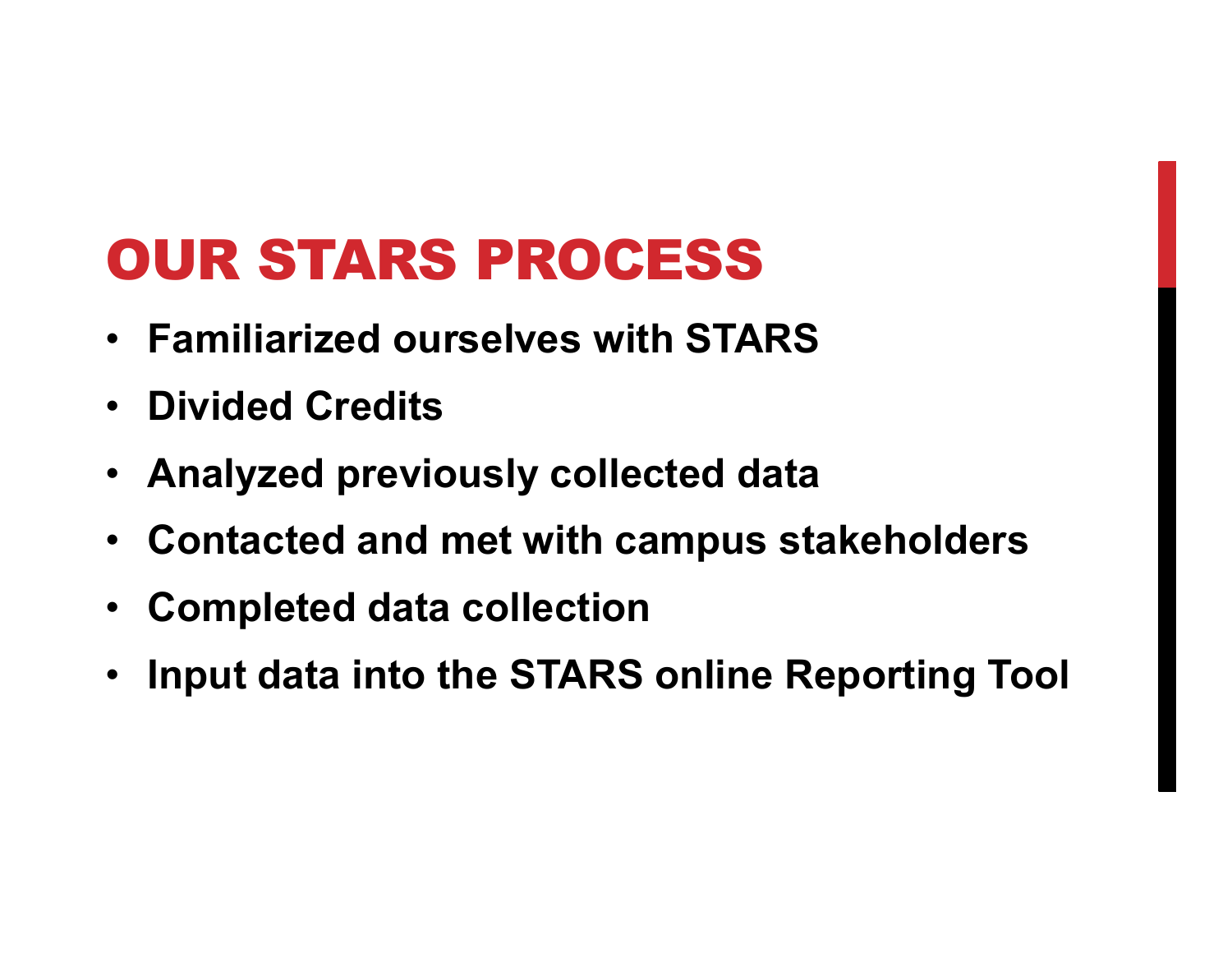# GOING BEYOND STARS ING BEYOND STARS<br>• Calculated estimated earned points ING BEYOND STARS<br>• Calculated estimated earned points<br>• Created recommendations for each credit<br>• Calculated potential point increases based on

- Calculated estimated earned points
- $\gamma$   $\sim$   $\sim$  Created recommendations for each credit
- 3 ecommendations **ING BEYOND STARS**<br>• Calculated estimated earned points<br>• Created recommendations for each credit<br>• Calculated potential point increases based on recommendations • Calculated estimated earned points<br>• Created recommendations for each credit<br>• Calculated potential point increases based on<br>• Presented recommendations to campus stakeholders
- $\gamma$   $\sim$   $\mid$   $\cdot$  Presented recommendations to campus stakeholders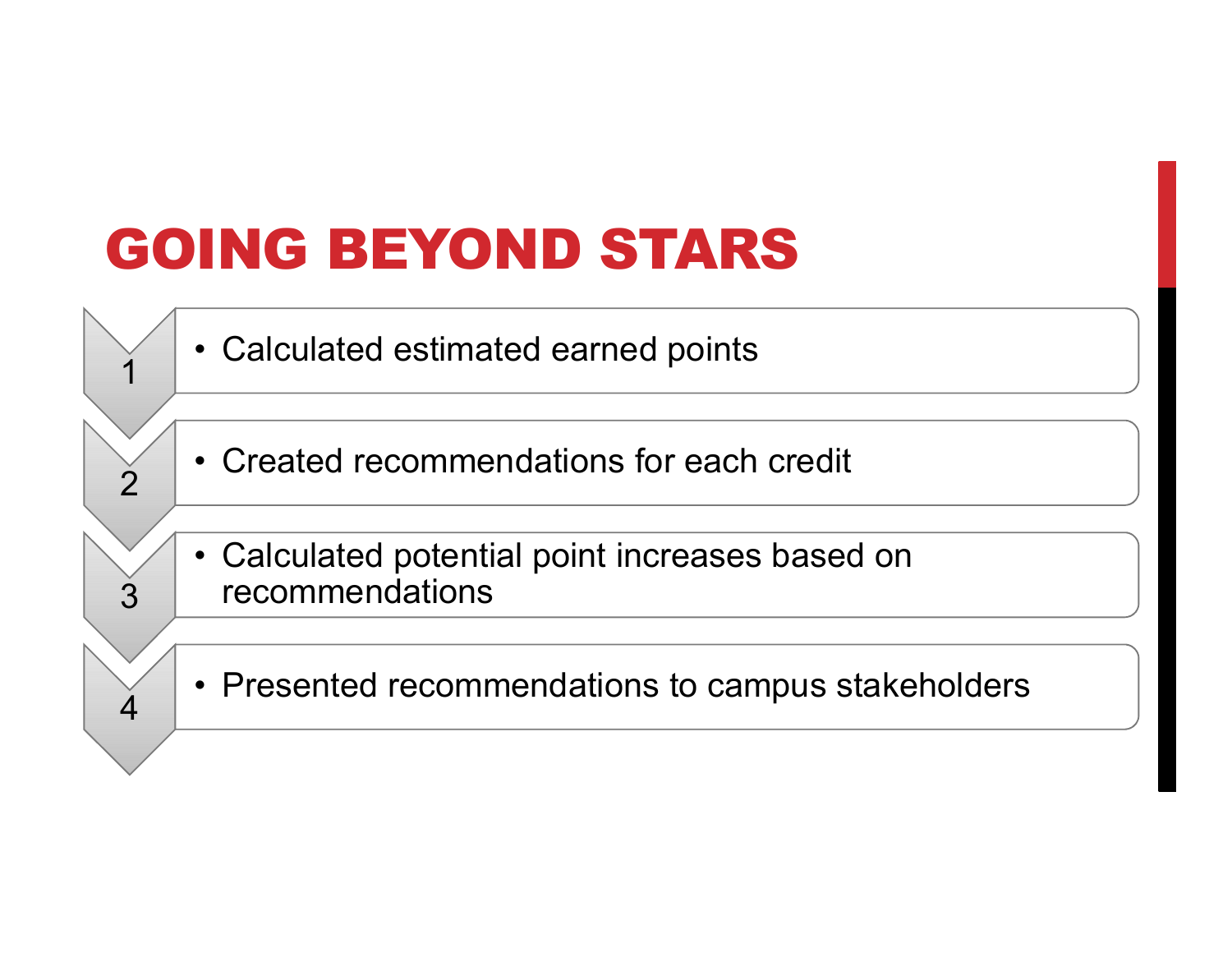### ESTIMATED POINTS EARNED



This chart depicts the estimated points earned for Academics (AC), Engagement (EN), Operations (OP) and Planning & Administration (PA).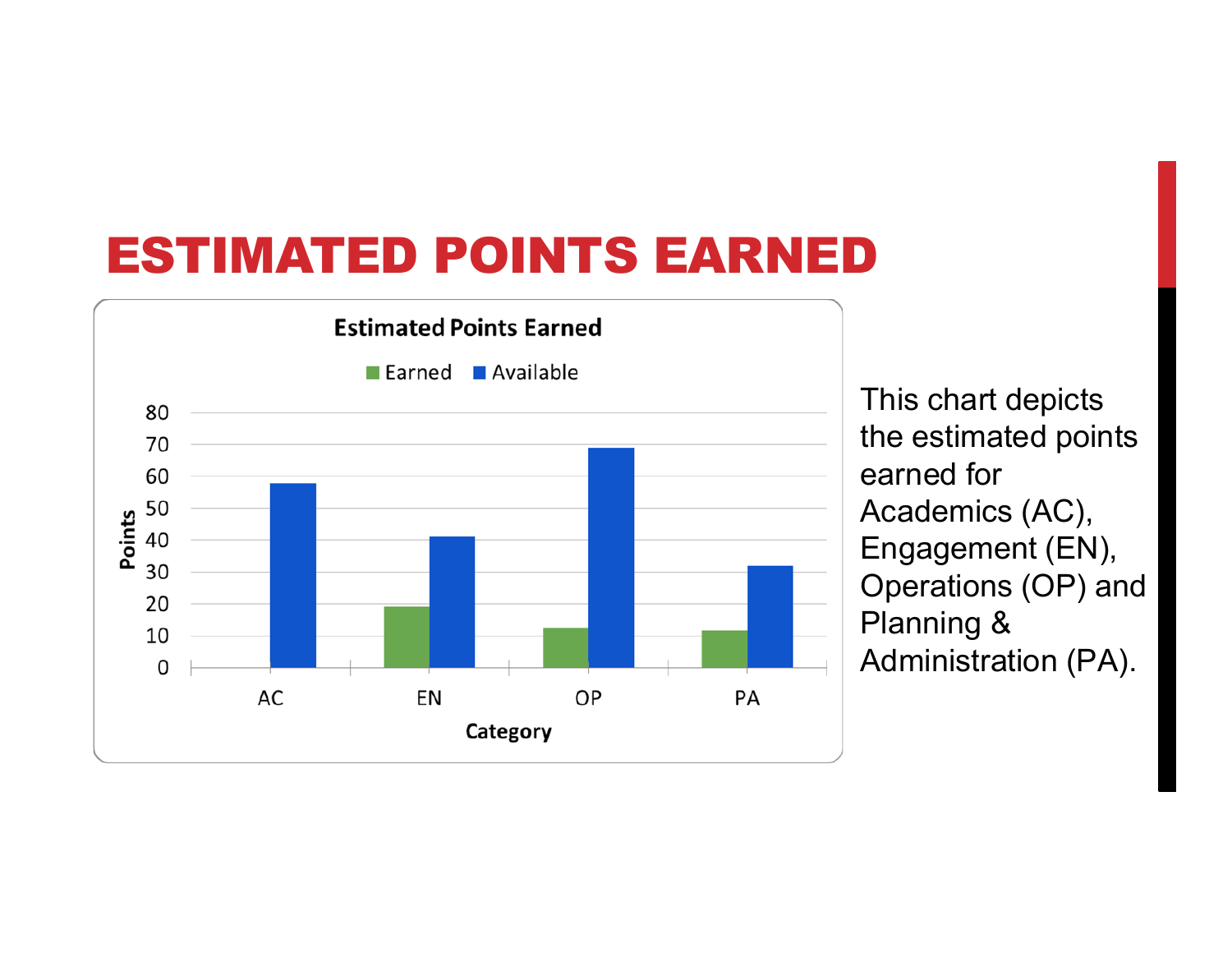## RECOMMENDATION REPORT

### Comprised of the following:

- STARS background at CSUEB
- Category overview
- Point calculations
- Summary of CSUEB STARS Data
- **Current standing**
- **Recommendations**
- Next Steps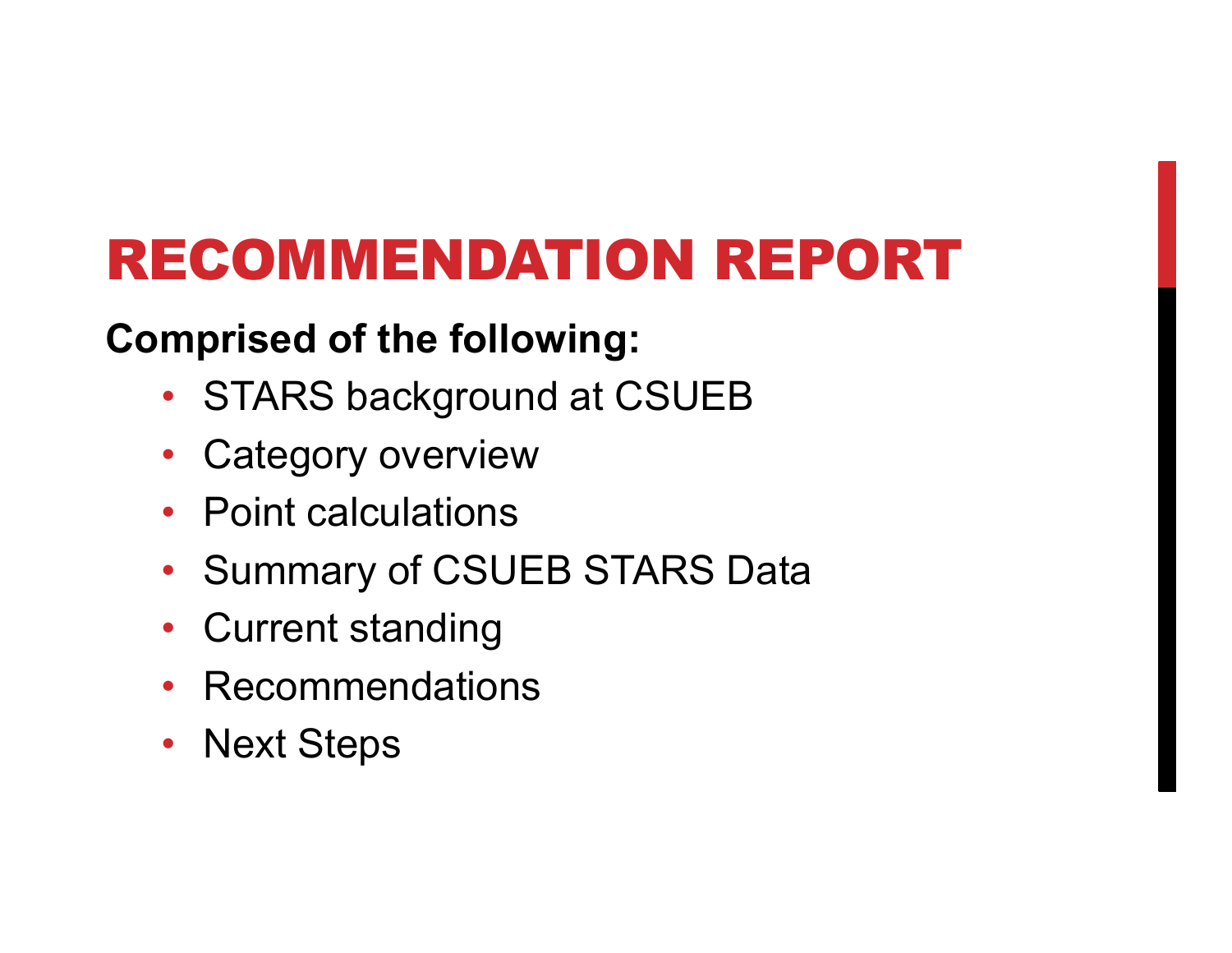### MEETING WITH STAKEHOLDERS

- Invited all campus stakeholders to a STARS summary meeting
- Provided each stakeholder with a copy of the Recommendations Report
- Discussed in detail the current STARS standing
- Engaged in an open dialogue about possible improvements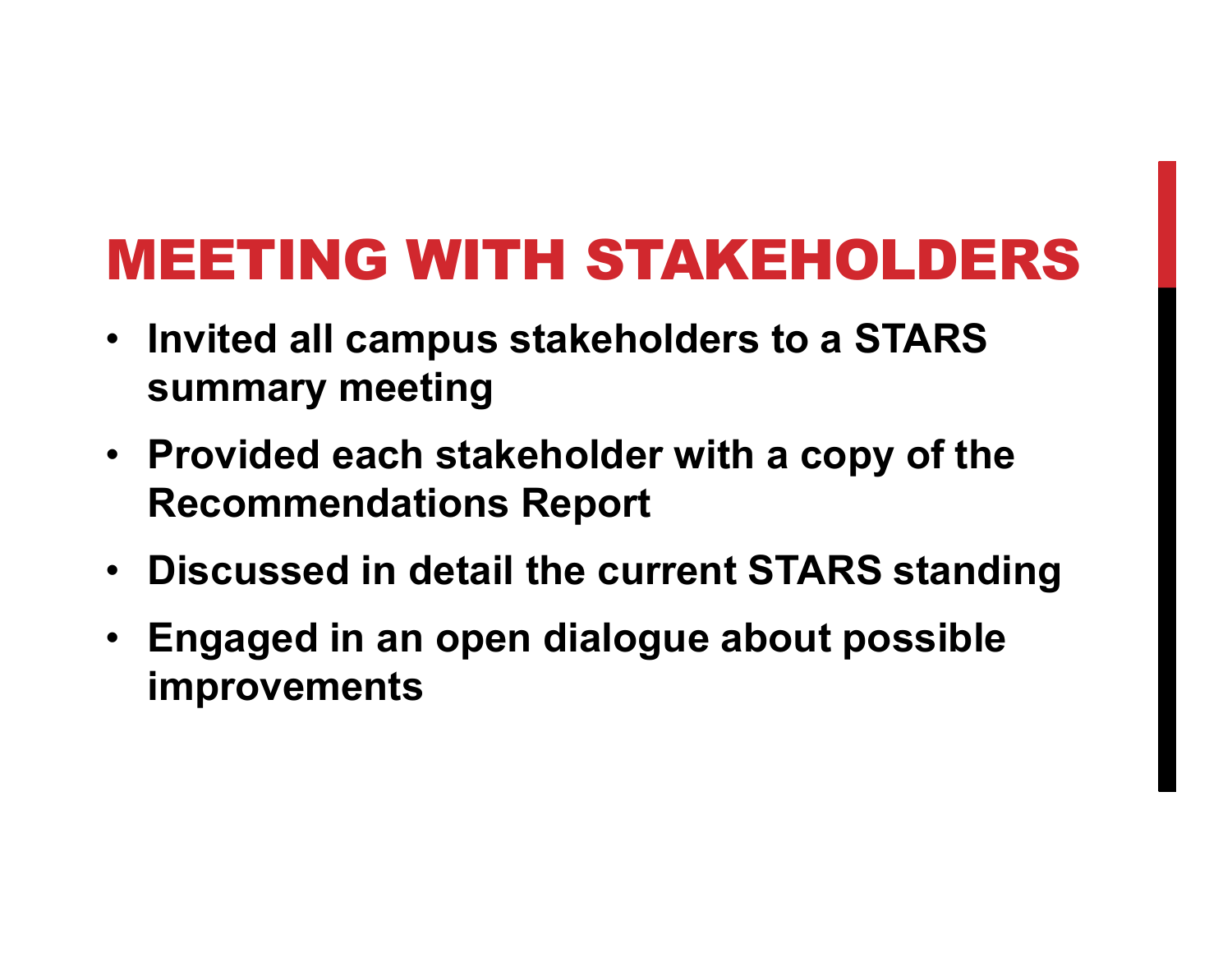### MOVING FORWARD